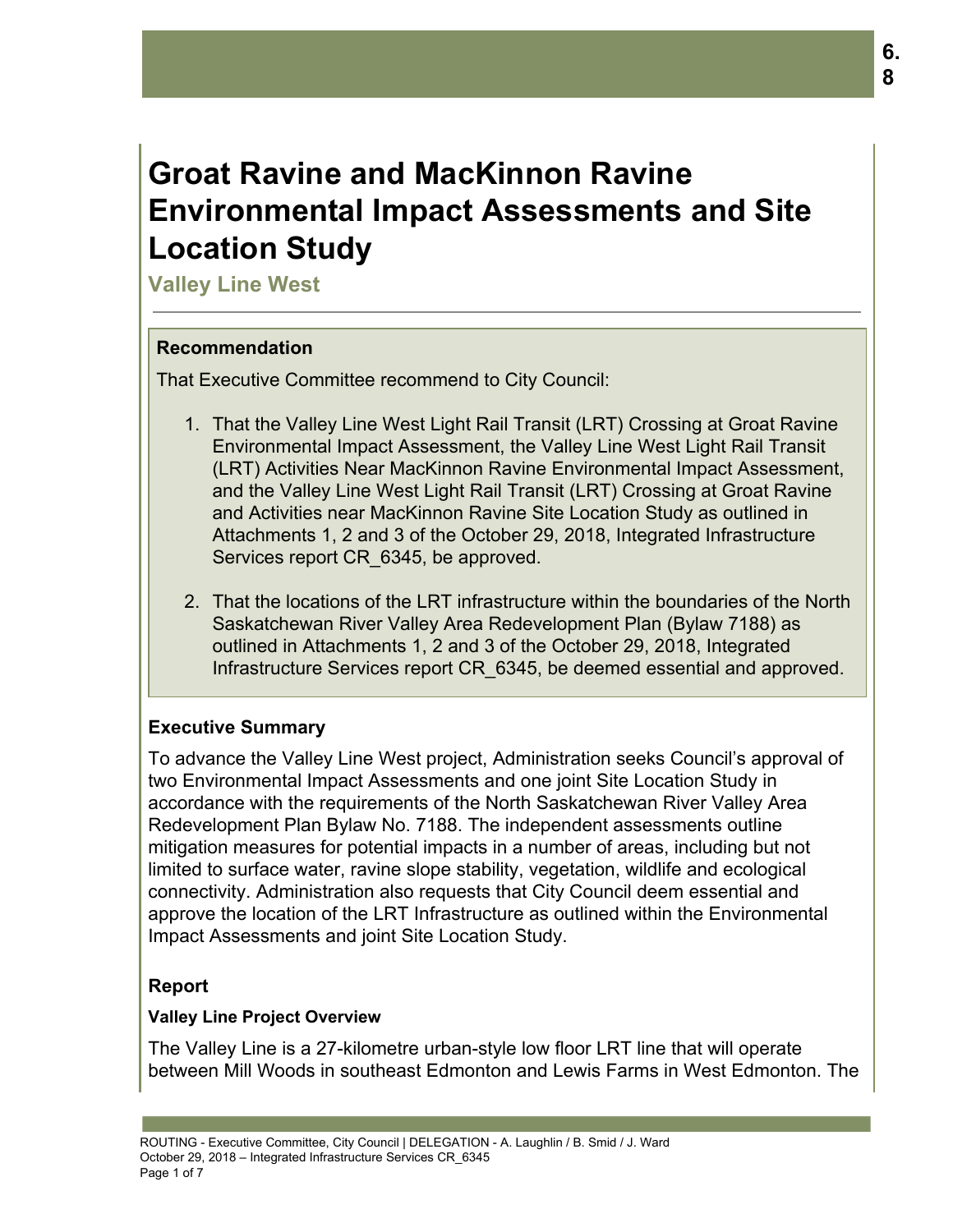Valley Line was separated into two stages for project delivery: Valley Line Southeast (between 102 Street downtown and Mill Woods Town Centre) and Valley Line West (between 102 Street downtown and Lewis Farms Transit Centre).

The timeline of the Valley Line includes the following milestones:

- In 2009, the LRT Network Plan was approved;
- In 2009, the Valley Line Corridor was approved;
- In 2011 and 2012, the concept plans for the Valley Line were approved;
- In 2013, preliminary Engineering for the Valley Line was completed;
- In 2013, the Environmental Impact Screening Assessment and Site Location Study for Valley Line Southeast was approved;
- In 2015, the Environmental Impact Screening Assessment and Site Location Study Update for Valley Line Southeast was approved; and
- In 2018, updates to the Valley Line West concept plan were approved.

In September 2016, the City of Edmonton received funding through the Government of Canada's Public Transit Infrastructure Fund to update the Valley Line West preliminary design, determine the most appropriate delivery method, develop a business case for construction funding, and ultimately ensure that the project is ready for construction procurement.

#### **Valley Line West Environmental Impact Assessments and Site Location Study**

The Valley Line West Light Rail Transit (LRT) Crossing at Groat Ravine Environmental Impact Assessment (Attachment 1) and the Valley Line West Light Rail Transit (LRT) activities near MacKinnon Ravine Environmental Impact Assessment (Attachment 2) examined impacts to valued ecosystem components within the boundaries of the North Saskatchewan River Valley Area Redevelopment Plan. The assessments outline mitigation measures for potential impacts related to the following areas: surface water, ravine slope stability, vegetation, wildlife and wildlife habitat, ecological connectivity, wildlife movement, and project incidents. The Valley Line West Light Rail Transit (LRT) Crossing at Groat Ravine and Activities Near MacKinnon Ravine Site Location Study was also prepared (Attachment 3). This location study discusses project scope and social, financial, environmental and institutional constraints.

Administration has identified numerous mitigation strategies for each area for inclusion in the project agreement that will define contractual requirements for Valley Line West construction.

Examples of specific mitigation measures that will be implemented for each impact category in the Crossing at Groat Ravine Environmental Impact Assessment include:

● Surface water - Since there are no natural water courses in the area, mitigation measures considered accidental releases into the drainage system. Complying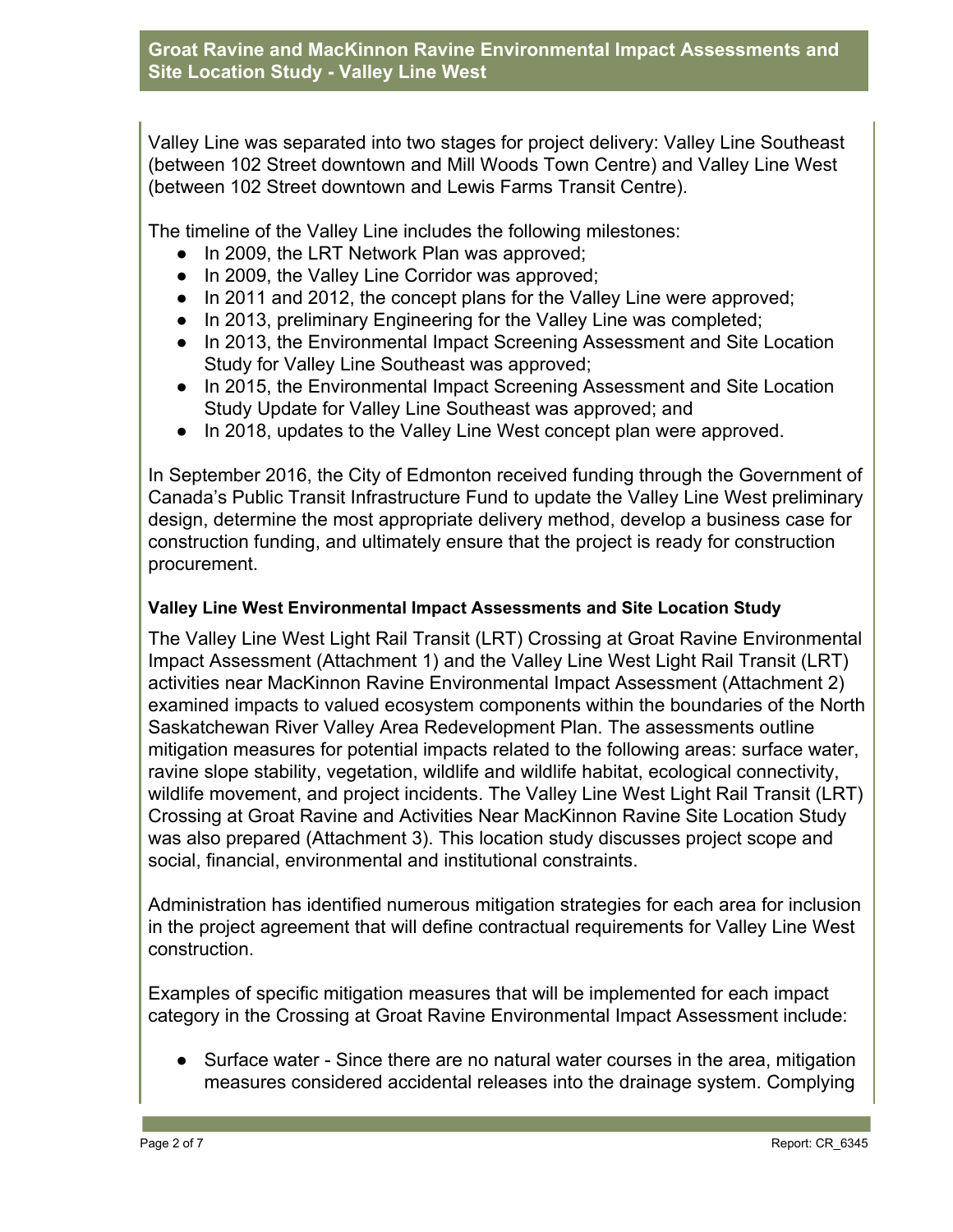#### **Groat Ravine and MacKinnon Ravine Environmental Impact Assessments and Site Location Study - Valley Line West**

with Enviso and ISO14001 standards; developing a spill prevention and emergency response plan and a hazardous waste plan.

- Ravine slope stability Undertaking detailed geotechnical studies, including analysis and reporting; identifying limits on slope steepness; mitigating slope displacement; monitoring slope stability through all project phases.
- Vegetation Complying with the Corporate Tree Management Policy (C456A); adhering to tree removal and protection specifications; reclaiming temporary working areas with native species using a detailed reclamation plan, a tree protection plan, an Environmental Construction Operations (ECO) plan, and a weed control plan.
- Wildlife and wildlife habitat Reclaiming habitat in response to habitat loss due to permanent infrastructure but with a net gain in habitat quality; developing and implementing worker/wildlife encounter protocols; avoiding disturbance to bat maternity roosts, migratory birds and their nests; adhering to timelines and protocols for vegetation clearing and existing bridge removal.
- Ecological connectivity and wildlife movement Reclaiming wildlife movement corridor habitat but with a net gain in habitat quality; providing a minimum 0.5 metre wide level surface on the abutment slope for animals such as hares and porcupines; installing two critter crossings for animals as large as hares and porcupines according to the Wildlife Passage Engineering Design Guidelines.
- Project incidents Adhering to required compliance with Enviso; developing a spill prevention and emergency response plan, a hazardous waste management plan, a site-specific erosion and sedimentation control plan, and a site-specific water management plan.

Examples of specific mitigation measures that will be implemented for each impact category in the Activities near MacKinnon Ravine Environmental Impact Assessment include:

- Surface water Since there are no natural water courses in the area, mitigation measures considered accidental releases into the drainage system. Complying with Enviso and ISO 14001; developing a spill prevention and emergency response plan and a hazardous waste plan.
- Ravine slope stability Undertaking detailed geotechnical studies, including analysis and reporting; identifying limits on slope steepness; mitigating slope displacement; monitoring slope stability through all project phases; installing a retaining wall to minimize slope impact to facilitate construction.
- Soils Excavating potential contaminated material to depth to facilitate construction; backfilling with clean material; ensuring appropriate disposal of contaminated material.
- Vegetation Complying with the Corporate Tree Management Policy (C456A); adhering to tree removal and protection specifications; reclaiming temporary working areas and decommissioned bus turnaround with native species using a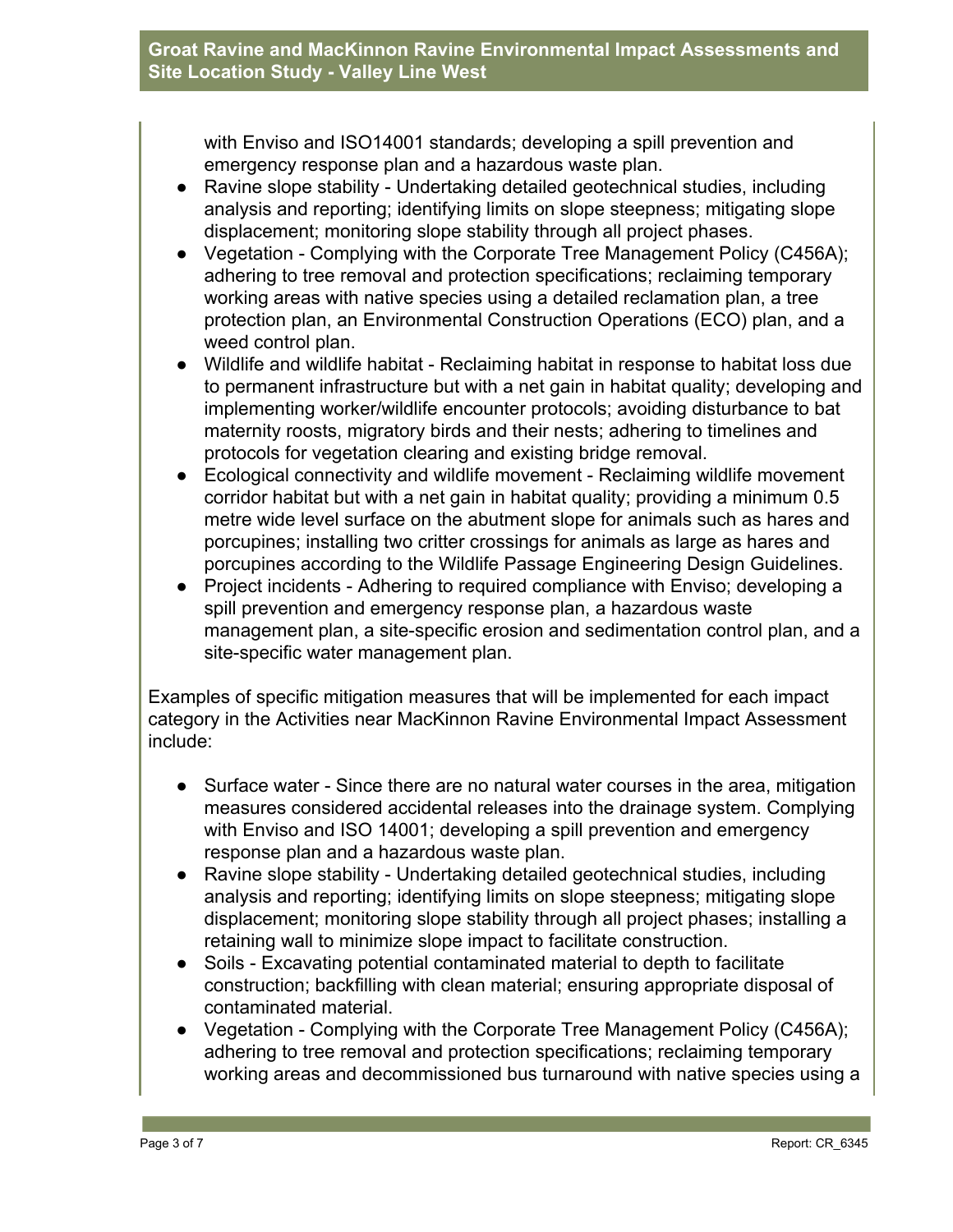#### **Groat Ravine and MacKinnon Ravine Environmental Impact Assessments and Site Location Study - Valley Line West**

detailed reclamation plan, a tree protection plan, an Environmental Construction Operations (ECO) plan, and a weed control plan.

- Wildlife and wildlife habitat Reclaiming and restoring habitat in response to habitat loss due to permanent infrastructure but with a net gain in habitat quality and total area; implementing worker/wildlife encounter protocols; monitoring the area for signs of migratory birds and their nests; adhering to timelines for vegetation clearing.
- Project incidents Adhering to required compliance with Enviso; developing a spill prevention and emergency response plan, a hazardous waste management plan, a site-specific erosion and sedimentation control plan, and a site-specific water management plan.

The procurement process is the City's next opportunity to ensure that sound stewardship of the environmental resources in the River Valley is carried out by the successful contractor. Specific comments and suggestions identified in the Environmental Impact Assessments will be included in procurement documents as further details are developed. These documents will then be used during proposal evaluation through to the construction phase.

Few residual impacts are anticipated to remain following the implementation of the mitigation measures identified in the Environmental Impact Assessments and Site Location Study. With these mitigation measures applied, Administration expects the potential project construction impacts identified to date can be mitigated to ensure that any adverse residual impacts are minor or negligible.

## **Legal**

The North Saskatchewan River Valley Area Redevelopment Plan (Bylaw 7188) requires that the two Environmental Impact Assessments and the joint Site Location Study be approved by City Council before the proposed development can proceed. Further, Bylaw 7188 requires the locations of the Light Rail Transit infrastructure within the boundaries of the North Saskatchewan River Valley Area Redevelopment Plan to be deemed essential and approved by City Council before construction can proceed.

# **Public Engagement**

A public information session was held on August 28, 2018 to share information and invite comments in relation to the Environmental Impact Assessment reports. Advertised via newspaper announcements, social media, the project website, the City's engagement calendar, direct emails and roadside signs, the session attracted 121 signed-in attendees. A total of 29 comment forms were collected at the event, with one additional form received online the following week.

Half of the respondents live in Glenora and Grovenor, while the remainder were fairly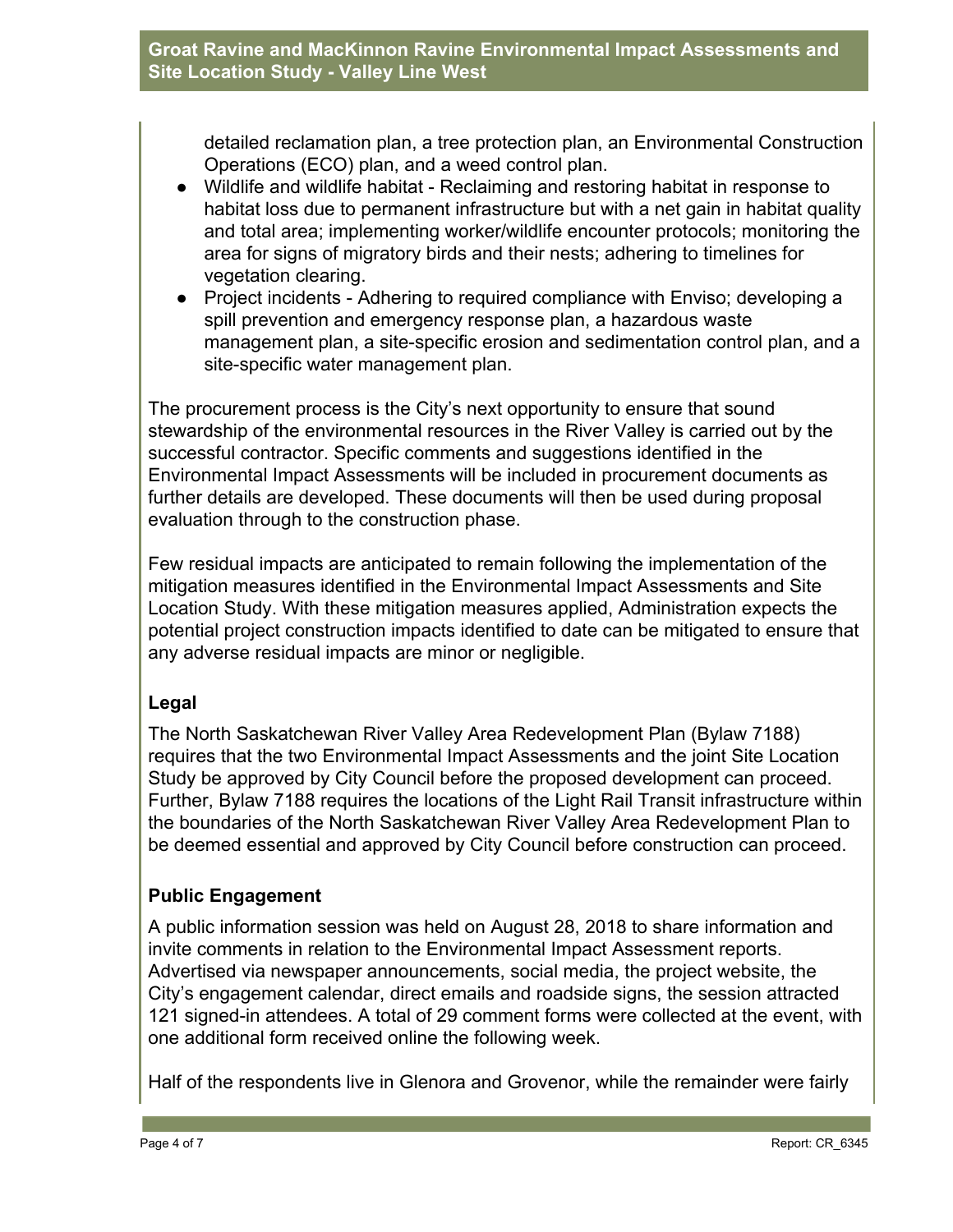evenly distributed among other neighbourhoods westward along the route as far as Elmwood.

The questions on the form were open-ended, inviting comments on each of the Environmental Impact Assessments, as well as any additional comments. Out of the 30 total submissions, 12 addressed the Environmental Impact Assessments directly and generally expressed approval or acceptance of the assessment of impacts and the approach to mitigation. There were 11 submissions that expressed disapproval of the LRT route in general, six that were supportive, and the remainder expressed neither approval nor disapproval. Several forms contained incidental comments on a variety of matters, including three suggestions to construct a stairway at the new bridge to create a pedestrian connection between Stony Plain Road and Groat Road, and two references suggesting the bus loop at MacKinnon Ravine has historical significance that should be recognized.

As the comments were received while the Environmental Impact Assessments reports were being prepared, they have not been incorporated into the reports themselves.. All comments, whether relevant to the Environmental Impact Assessments or other aspects of the project, are being reviewed by the project team for response or consideration in the implementation of the project.

| Corporate Outcomes: The City of Edmonton has sustainable and accessible infrastructure |                                                                                                                                                                                                |                           |                              |  |  |  |
|----------------------------------------------------------------------------------------|------------------------------------------------------------------------------------------------------------------------------------------------------------------------------------------------|---------------------------|------------------------------|--|--|--|
| <b>Outcomes</b>                                                                        | <b>Measures</b>                                                                                                                                                                                | <b>Results</b>            | <b>Targets</b>               |  |  |  |
| The City of Edmonton has<br>sustainable and accessible<br>infrastructure               | Compliance with<br>environmental<br>permits/approval<br>and regulations                                                                                                                        | 100% compliance<br>(2017) | 100% compliance<br>(Q4 2018) |  |  |  |
| The City of Edmonton has<br>sustainable and accessible<br>infrastructure               | Edmontonians'<br>Assessment:<br>Access to<br>Infrastructure,<br>Amenities and<br>Services that<br>Improve Quality of<br>Life (percent of<br>survey respondents<br>who agree/strongly<br>agree) | 68% (2017)                | 70% (2018)                   |  |  |  |

## **Corporate Outcomes and Performance Management**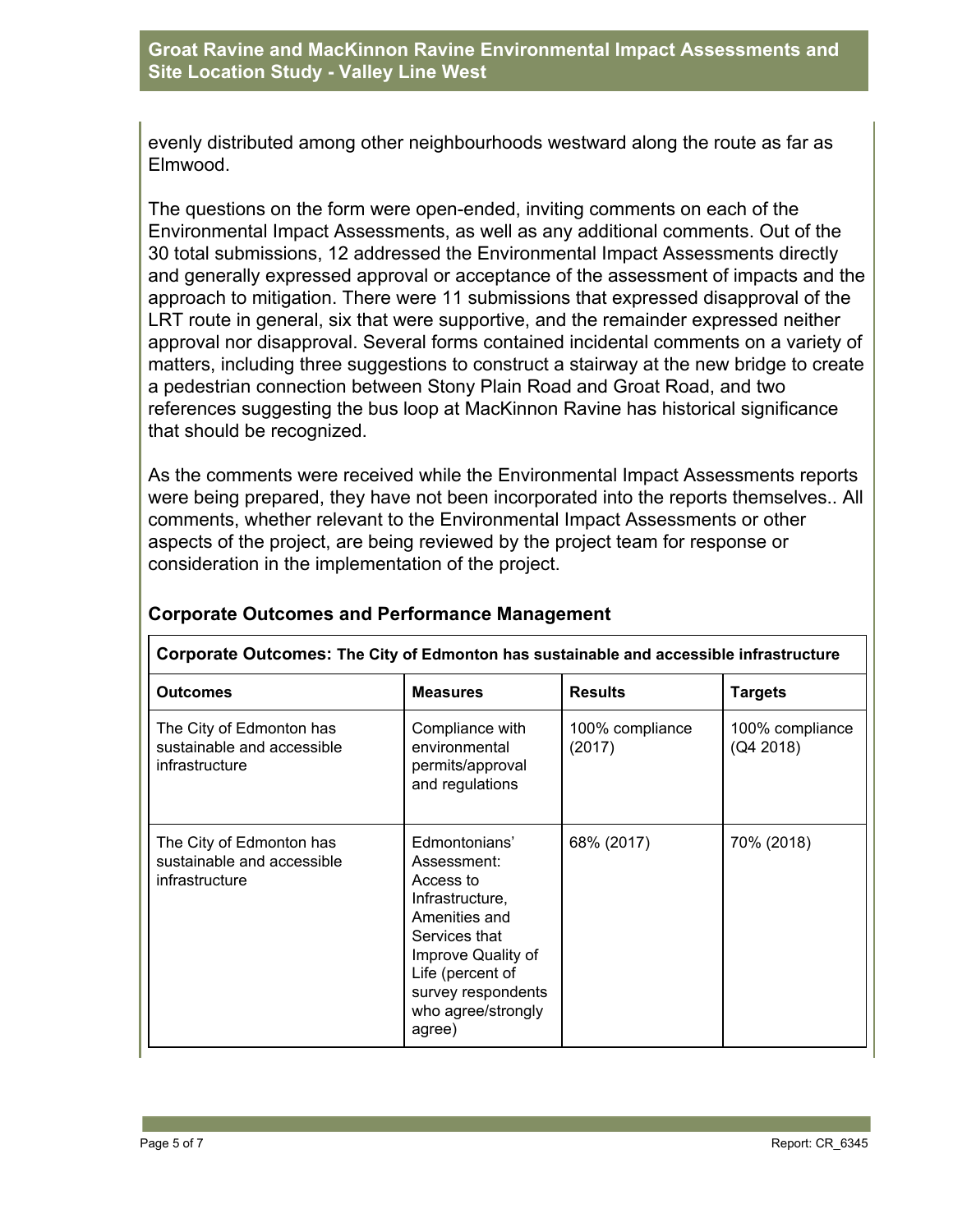#### **Groat Ravine and MacKinnon Ravine Environmental Impact Assessments and Site Location Study - Valley Line West**

| Corporate Outcome(s): The City of Edmonton's operations are environmentally sustainable. |                                                                         |                           |                              |  |  |
|------------------------------------------------------------------------------------------|-------------------------------------------------------------------------|---------------------------|------------------------------|--|--|
| <b>Outcome</b>                                                                           | <b>Measure</b>                                                          | <b>Result</b>             | <b>Target</b>                |  |  |
| The City of Edmonton's operations<br>are environmentally sustainable.                    | Compliance with<br>environmental<br>permits/approval<br>and regulations | 100% compliance<br>(2017) | 100% compliance<br>(Q4 2018) |  |  |

| Corporate Outcome(s): Edmonton is attractive and compact |                                                                                                                                  |               |                                          |  |  |
|----------------------------------------------------------|----------------------------------------------------------------------------------------------------------------------------------|---------------|------------------------------------------|--|--|
| <b>Outcome</b>                                           | <b>Measure</b>                                                                                                                   | <b>Result</b> | <b>Target</b>                            |  |  |
| Edmonton is attractive and<br>compact.                   | Edmontonians'<br>assessment: Well<br>designed, attractive city<br>(percent of survey<br>respondents who<br>agree/strongly agree) | 53% (2017)    | 55% (2018)<br>positive survey<br>results |  |  |

# **Risk Assessment**

| <b>Risk</b><br><b>Element</b>                                    | <b>Risk</b><br><b>Description</b>                                                                          | Likelihood   | Impact            | <b>Risk Score</b><br>(with current<br>mitigations) | <b>Current</b><br><b>Mitigations</b>                                                                                                | <b>Potential</b><br><b>Future</b><br><b>Mitigations</b>                                                     |
|------------------------------------------------------------------|------------------------------------------------------------------------------------------------------------|--------------|-------------------|----------------------------------------------------|-------------------------------------------------------------------------------------------------------------------------------------|-------------------------------------------------------------------------------------------------------------|
| Corporate<br>Governance -<br>Approval is<br>denied or<br>delayed | <b>VLW LRT</b><br>construction will<br>be delayed                                                          | 2 - Unlikely | 3 - Major         | $6 - Low$                                          | Studies completed<br>to ensure proposed<br>project is planned<br>and implemented<br>to ensure minimal<br>project impacts.           |                                                                                                             |
| Environmental<br>regulatory<br>requirements<br>are not met       | <b>VLW</b><br>construction<br>delays,<br>additional work<br>to ensure<br>mitigation<br>measures are<br>met | 2 - Unlikely | $2 -$<br>Moderate | $4 - Low$                                          | Ensure all<br>requirements are<br>met with assistance<br>from environmental<br>experts.                                             | None                                                                                                        |
| Environmental                                                    | Potential<br>impacts as<br>identified in the<br>Environmental<br>Impact<br>Assessment                      | 2 - Unlikelv | 1 - Minor         | $2 - 1$ $\alpha w$                                 | Recommendations<br>regarding<br>mitigation of<br>environmental<br>impacts in the<br>Environmental<br>Impact Assessment<br>have been | Mitigation<br>measures will<br>he.<br>implemented<br>by Contractor<br>during<br>construction of<br>project. |